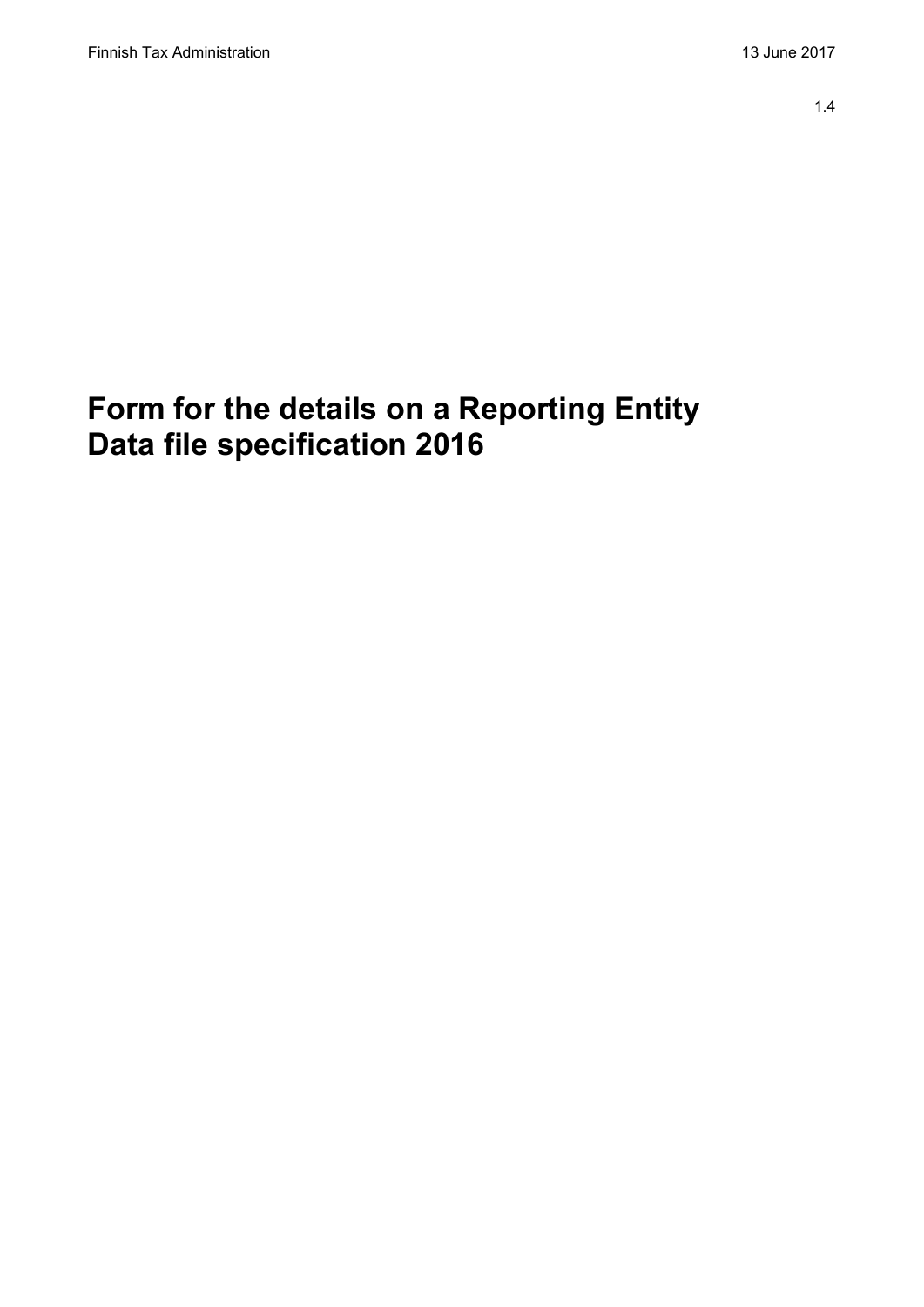# **Table of contents**

| 2 DESCRIPTION OF THE INFORMATION FLOW AND SUBMITTAL OF FILES 2 |  |
|----------------------------------------------------------------|--|
|                                                                |  |
|                                                                |  |
|                                                                |  |
|                                                                |  |
|                                                                |  |
|                                                                |  |
|                                                                |  |
|                                                                |  |
|                                                                |  |

### <span id="page-1-0"></span>**1 INTRODUCTION**

This guidance explains the structures of the required inbound file and the check procedures that follow. For more information, see tax.fi > Precise information > e-Filing > IT developers > e-Filing guidance.

#### <span id="page-1-1"></span>**2 DESCRIPTION OF THE INFORMATION FLOW AND SUBMITTAL OF FILES**

Country-by-country reports – including the Form for the details on a Reporting Entity – must normally be filed by a resident or nonresident company (permanent establishment) belonging to a multinational company with consolidated sales of at least €750 million on the P/L account for the previous accounting year.

Give the exact identity details of the Entity filing the CbC Report and the name of the country to which the report is sent for the fiscal years ending in 2016.

Logging in with a Katso ID and password entitles you to submit, on the condition that you have the user privileges of the Master User, Parallel Master User, Income Tax Return Filer, or Annual Information Report Filer.

#### <span id="page-1-2"></span>**3 DETAILS OF THE REPORTING ENTITY**

You can only file one Form for each fiscal year, and if you send us several versions, we only use the most recent one.

#### <span id="page-1-3"></span>**4 MAKING CORRECTIONS**

Entities that have filed the Form must make corrections to any mistakes on it on their own initiative, without delay. To make corrections, replace your previous filing by a new filing (a replacement). This means that you re-enter the data elements that had been right all the time, and you enter the data elements with the errors and omissions now corrected. You have time up to 31 December 2018 to make corrections to the filing that concerns 2016.

If you must completely delete your previous Form (e.g. because the Entity's Business ID was wrong), you must file a deletion report with the value of the 082 element set to 'D' (082:D). Besides the 082 data element, other required entries on a deletion report are 000, 010, 020, 054 and 999. We also recommend filling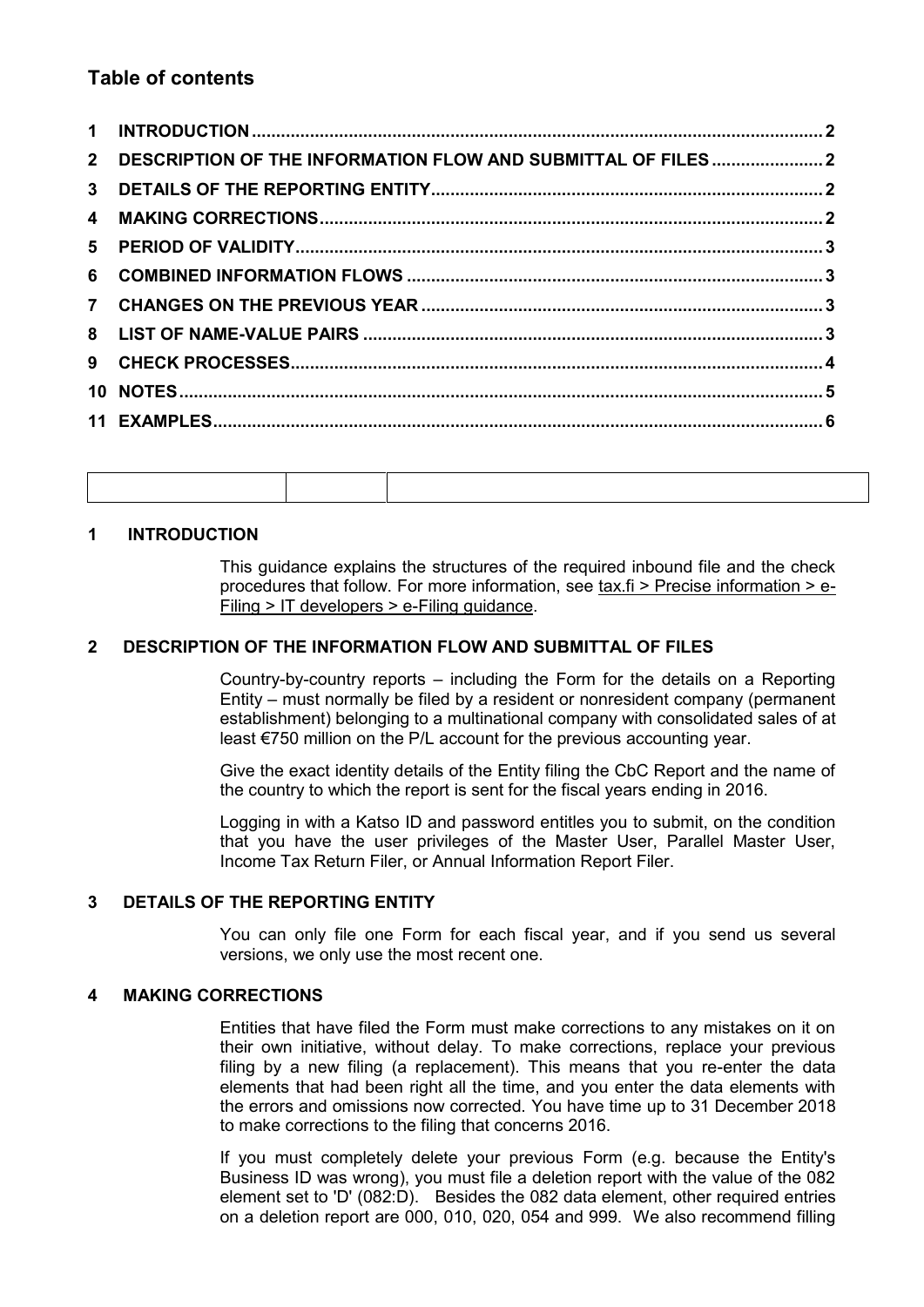in the information on a person to contact (041 and 042). On the deletion report, you cannot make changes or corrections.

#### <span id="page-2-0"></span>**5 PERIOD OF VALIDITY**

This specification sets out the requirements of file formatting that come into force 28 March 2017 and continue to be in force until a new version of this specification is released.

You must send the Form by the end date of the reportable fiscal year (= accounting period). An exception connected with the transition rule for the 2016 Form is that filing deadline is by 31 May 2017 if the end date of the fiscal year has been 31 December 2016 or an earlier date.

#### <span id="page-2-1"></span>**6 COMBINED INFORMATION FLOWS**

This is a submittal that cannot be accompanied by other reports or enclosures.

#### <span id="page-2-2"></span>**7 CHANGES ON THE PREVIOUS YEAR**

This is a new information flow, in use in 2016 for the first time.

#### <span id="page-2-3"></span>**8 LIST OF NAME-VALUE PAIRS**

| <b>Name</b> | M/O          | Calc.  | <b>Description</b>                                                                                                                                                                                                                                               | <b>Format</b>                    | Per-                                                             |
|-------------|--------------|--------|------------------------------------------------------------------------------------------------------------------------------------------------------------------------------------------------------------------------------------------------------------------|----------------------------------|------------------------------------------------------------------|
|             |              | /check |                                                                                                                                                                                                                                                                  |                                  | missible<br>values                                               |
| 000         | M            |        | File ID                                                                                                                                                                                                                                                          | AN <sub>8</sub>                  | CBCSEL16                                                         |
| 045         | M            |        | Service provider's ID code.                                                                                                                                                                                                                                      | AN <sub>3</sub>                  |                                                                  |
|             |              |        | Service provider will fill in.                                                                                                                                                                                                                                   |                                  |                                                                  |
| 048         | $\circ$      |        | Name of the software application that sends the file.                                                                                                                                                                                                            | <b>AN35</b>                      |                                                                  |
| 198         | $\mathsf{O}$ |        | Send Date and Time - populated by the service provider                                                                                                                                                                                                           | <b>PPKKVVVV</b><br><b>HHMMSS</b> |                                                                  |
| 020         | M            |        | Name of the Reporting Entity                                                                                                                                                                                                                                     | AN150                            |                                                                  |
| 010         | M            |        | Reporting Entity's Business ID                                                                                                                                                                                                                                   | <b>YTUNNUS2</b>                  |                                                                  |
| 041         | $\circ$      |        | Name of a person to contact                                                                                                                                                                                                                                      | <b>AN50</b>                      |                                                                  |
| 042         | $\mathsf{O}$ |        | Contact person's telephone                                                                                                                                                                                                                                       | <b>PUHELIN</b>                   |                                                                  |
| 082         | $\mathsf{O}$ |        | Deletion<br>$D =$ deleting a previous filing.                                                                                                                                                                                                                    | A1                               | D                                                                |
| 121         | M/O          | $\ast$ | Reporting Role of the Reporting Entity<br><b>CBC701: Ultimate Parent Entity</b><br><b>CBC702: Surrogate Parent Entity</b><br>$\overline{\phantom{a}}$<br><b>CBC703: Secondary Constituent Entity</b><br>$\overline{\phantom{a}}$<br>$CBC704 = None of the above$ | AN <sub>6</sub>                  | <b>CBC701</b><br><b>CBC702</b><br><b>CBC703</b><br><b>CBC704</b> |
| 054         | M            |        | Fiscal year                                                                                                                                                                                                                                                      | PPKKVVVV-<br>PPKKVVVV            |                                                                  |
| 188         | M/O          | $\ast$ | Name of the filer of the CbC Report                                                                                                                                                                                                                              | AN150                            |                                                                  |
| 189         | M/O          | $\ast$ | Filer's Finnish Business ID                                                                                                                                                                                                                                      | <b>YTUNNUS2</b>                  |                                                                  |
| 190         | M/O          | $\ast$ | Filer's foreign Tax Identification Number<br>If known, the TIN must be filled in.                                                                                                                                                                                | AN50                             |                                                                  |
| 191         | M/O          | $\ast$ | Filer's tax jurisdiction.<br>Country Code as listed in the ISO3166-1 standard.<br>Examples: DE = Germany and SE = Sweden.                                                                                                                                        | <b>MAATUNNUS</b>                 |                                                                  |
| 192         | M/O          | $\ast$ | Role of the filer<br><b>CBC711: Ultimate Parent Entity</b><br><b>CBC712: Surrogate Parent Entity</b>                                                                                                                                                             | AN <sub>6</sub>                  | CBC711<br><b>CBC712</b>                                          |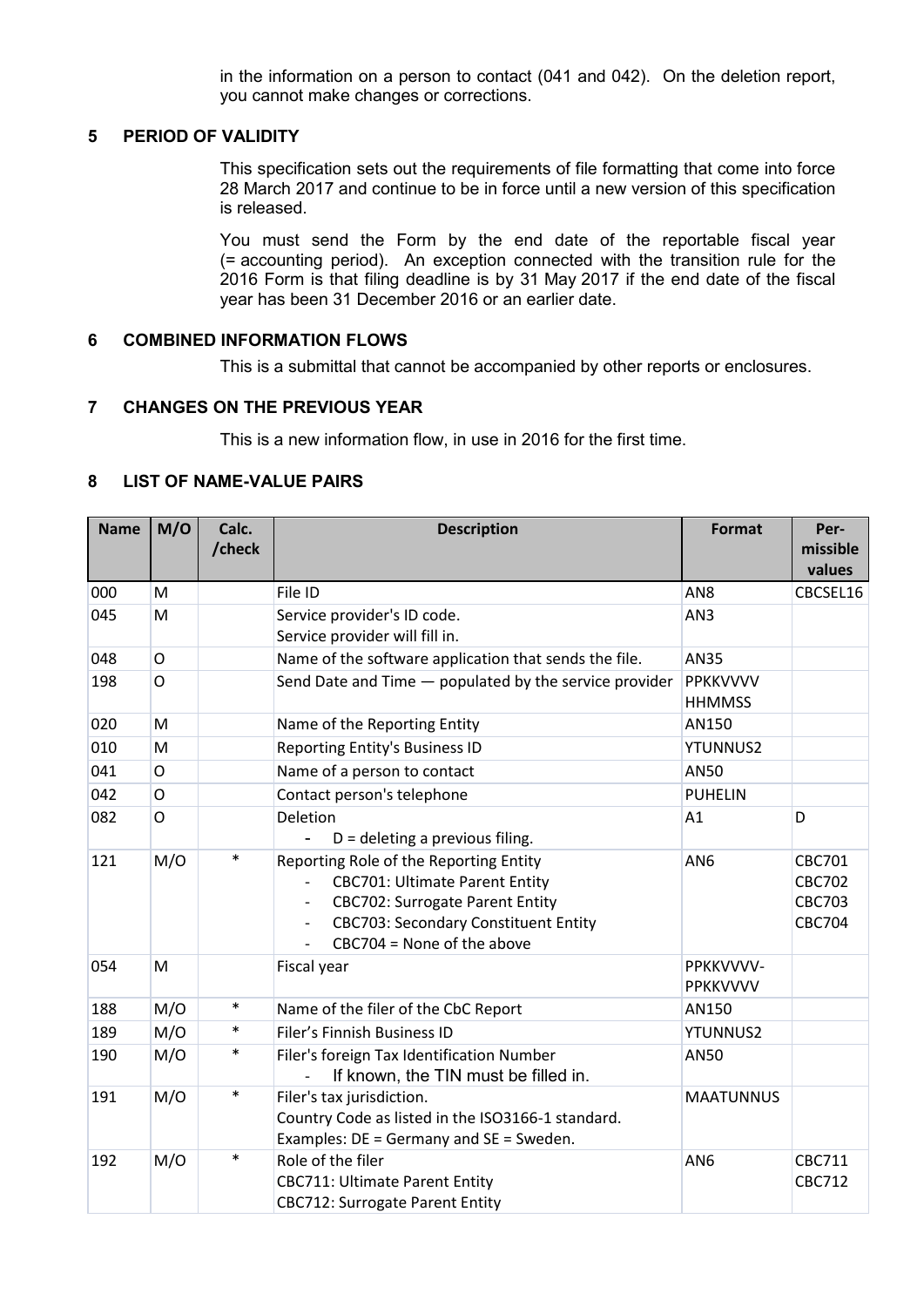| 193 | M/O | $\ast$ | <b>CONSTITUENT ENTITIES</b><br>This submittal contains a list of all Constituent Entities<br>resident in Finland relating to the CbC Report.<br>$-1 = Yes$<br>$-2 = No$ | N1    | 1,2 |
|-----|-----|--------|-------------------------------------------------------------------------------------------------------------------------------------------------------------------------|-------|-----|
| 001 | M/O |        | Number of partial data sets                                                                                                                                             | N8    |     |
| 194 | м   | $\ast$ | The Finnish Business ID of the Constituent Entity resident YTUNNUS2<br>in Finland                                                                                       |       |     |
| 195 | м   | $\ast$ | The name of the Constituent Entity resident in Finland                                                                                                                  | AN150 |     |
| 009 | M/O |        | End character of the partial data set                                                                                                                                   | N8    |     |
| 999 | м   |        | Final code                                                                                                                                                              | N8    |     |

# <span id="page-3-0"></span>**9 CHECK PROCESSES**

| New/    | ID  | Description of Calc. Rule / Check                                                      |
|---------|-----|----------------------------------------------------------------------------------------|
| Changed |     |                                                                                        |
|         | 000 | The last two characters of the year of the end date of the fiscal year ("2016") must   |
|         | 054 | be ("16") which is the same as the ending characters of the File Identifier ("16").    |
|         |     | #xxxx; Fiscal-year end date must match the year indicated by File Identifier.          |
|         | 082 | In addition to the required elements, also 121, 188, 191, 193 are mandatory when       |
|         | 121 | your filing is not a deletion report (082:D).                                          |
|         | 188 | #xxxx; The 121, 188, 191 and 193 data elements are mandatory for other than            |
|         | 191 | deletion reports.                                                                      |
|         | 193 |                                                                                        |
|         | 082 | For other than deletion reports (082:D), either 189 or 190 is mandatory.               |
|         | 189 | #xxxx; The 189 and 190 data elements are mandatory for other than deletion             |
|         | 190 | reports.                                                                               |
|         | 121 | If Reporting Role (121) is 'CBC701', 'CBC702' or 'CBC703', the check must be made      |
|         | 189 | to ascertain that the Entity's Finnish Business ID (189) is the same as Filer's        |
|         | 190 | Business ID (010).                                                                     |
|         | 010 | #xxxx; According to your input, the Reporting Role is "Ultimate Parent Entity",        |
|         |     | "Surrogate Parent Entity" or "Secondary Constituent Entity". It is required that the   |
|         |     | Reporting Entity's Business ID is the same as the Filer's. Please recheck the entry.   |
|         | 121 | If Reporting Role (121) is 'CBC704', the check is made that either a Finnish           |
|         | 189 | Business ID (189) or a foreign TIN (190) is entered. You cannot enter both.            |
|         | 190 | #xxxx; According to your input, Reporting Role is "None of the above". Enter the       |
|         |     | entity's Finnish Business ID or its foreign TIN. Fill in just one of the elements. You |
|         |     | cannot give both.                                                                      |
|         | 121 | If Reporting Role (121) is 'CBC704' and the Entity's Finnish Business ID (189) is      |
|         | 189 | populated, the check is made to ensure that it is not the same as Filer's Business     |
|         | 010 | ID (010).                                                                              |
|         |     | #xxxx; According to your input, Reporting Role is "None of the above". You cannot      |
|         |     | give a Reporting Entity's Business ID that would be the same as the Filer's. Please    |
|         |     | recheck the entry.                                                                     |
|         | 121 | If Reporting Role (121) is 'CBC701', 'CBC702' or 'CBC703', the check is made to        |
|         | 190 | ensure that no foreign TIN (090) has been entered.                                     |
|         |     | #xxxx; According to your input, the Reporting Role is "Ultimate Parent Entity",        |
|         |     | "Surrogate Parent Entity" or "Secondary Constituent Entity". You cannot enter a        |
|         |     | foreign TIN as the ID code of the Reporting Entity. Please recheck the entry.          |
|         | 121 | If Reporting Role (121) is 'CBC701', 'CBC702' or 'CBC703', the check is made to        |
|         | 191 | ensure that Tax Jurisdiction (191) is 'FI'.                                            |
|         |     | #xxxx; According to your input, the Reporting Role is "Ultimate Parent Entity",        |
|         |     | "Surrogate Parent Entity" or "Secondary Constituent Entity". Finland (FI) must be      |
|         |     | the Tax Jurisdiction of the Reporting Entity. Please recheck the entry.                |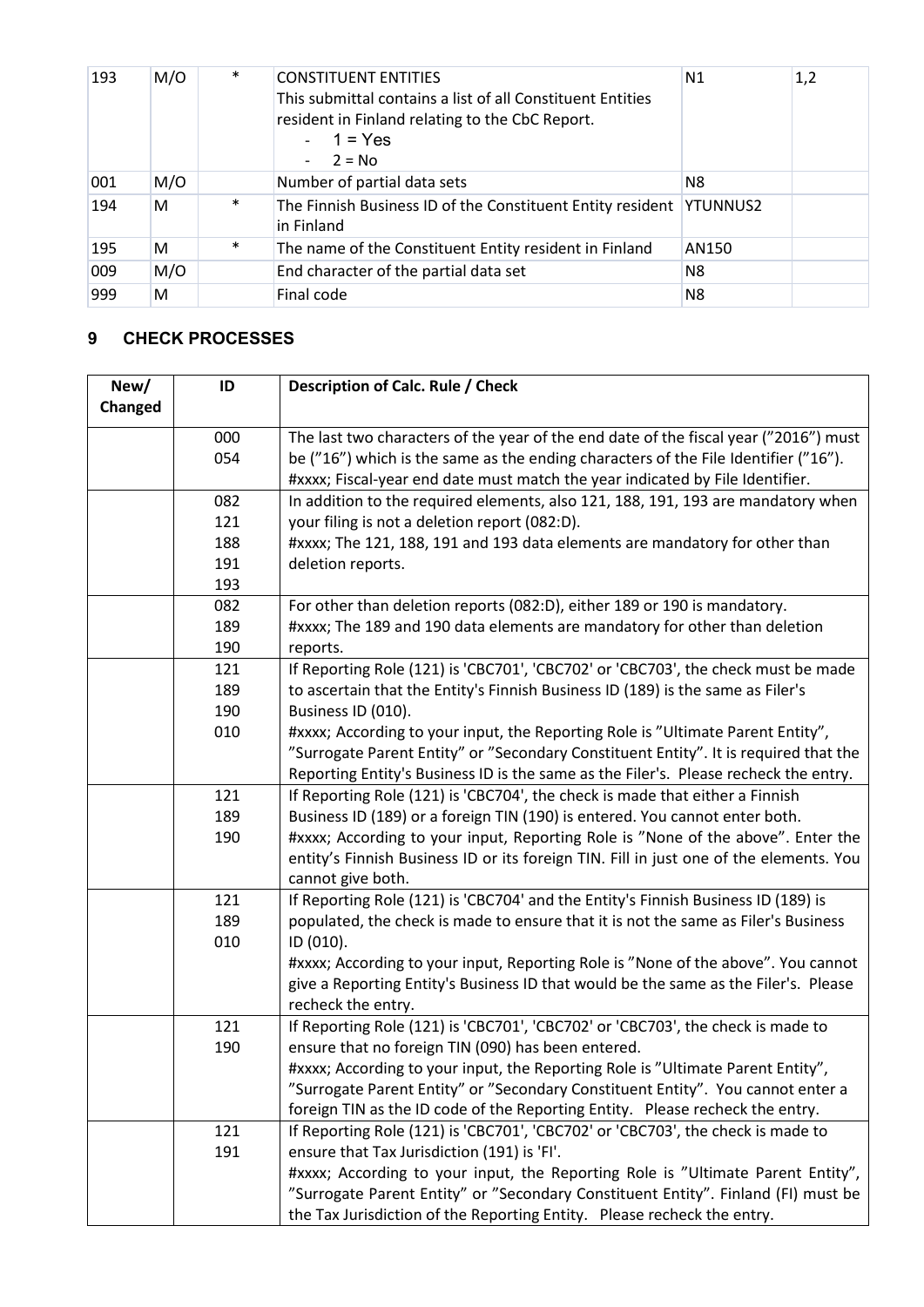| 121<br>192 | If Reporting Role (121) is 'CBC704', the check is made that the filer's role (192) is<br>populated.                                    |
|------------|----------------------------------------------------------------------------------------------------------------------------------------|
|            | #xxxx; According to your input, Reporting Role is "None of the above". For this                                                        |
|            | reason, you must also indicate the role of the party filing the CbC Report.                                                            |
|            | If Reporting Role (121) is 'CBC701', 'CBC702' or 'CBC703', the check is made to<br>ensure that no filer's role (092) has been entered. |
|            | #xxxx; According to your input, the Reporting Role is "Ultimate Parent Entity",                                                        |
|            | "Surrogate Parent Entity" or "Secondary Constituent Entity". No role of the filer                                                      |
|            | must be specified. Please recheck the entry.                                                                                           |
| 193        | If the value of CONSTITUENT ENTITIES (193) is 'Yes' (1), the check is made to                                                          |
| 194        | ensure that the partial data set (194, 195) is populated as appropriate.                                                               |
| 195        | #xxxx; You must fill in the Constituent Entities and give their details because the                                                    |
|            | value of CONSTITUENT ENTITIES is "1=Yes".                                                                                              |
|            | If the value of CONSTITUENT ENTITIES (193) is 'Yes' (1), the check is made in the                                                      |
|            | data set that the Business ID of Constituent Entity has been entered only once.                                                        |
|            | #xxxx; Same Business ID of Constituent Entity has been entered several times.                                                          |
|            | If the value of CONSTITUENT ENTITIES (193) is 'No' (2), the check is made in the                                                       |
|            | data set that no entries are made.                                                                                                     |
|            | #xxxx; You cannot fill in Constituent Entities because the value of CONSTITUENT                                                        |
|            | ENTITIES is "2=No".                                                                                                                    |

# <span id="page-4-0"></span>**10 NOTES**

None.